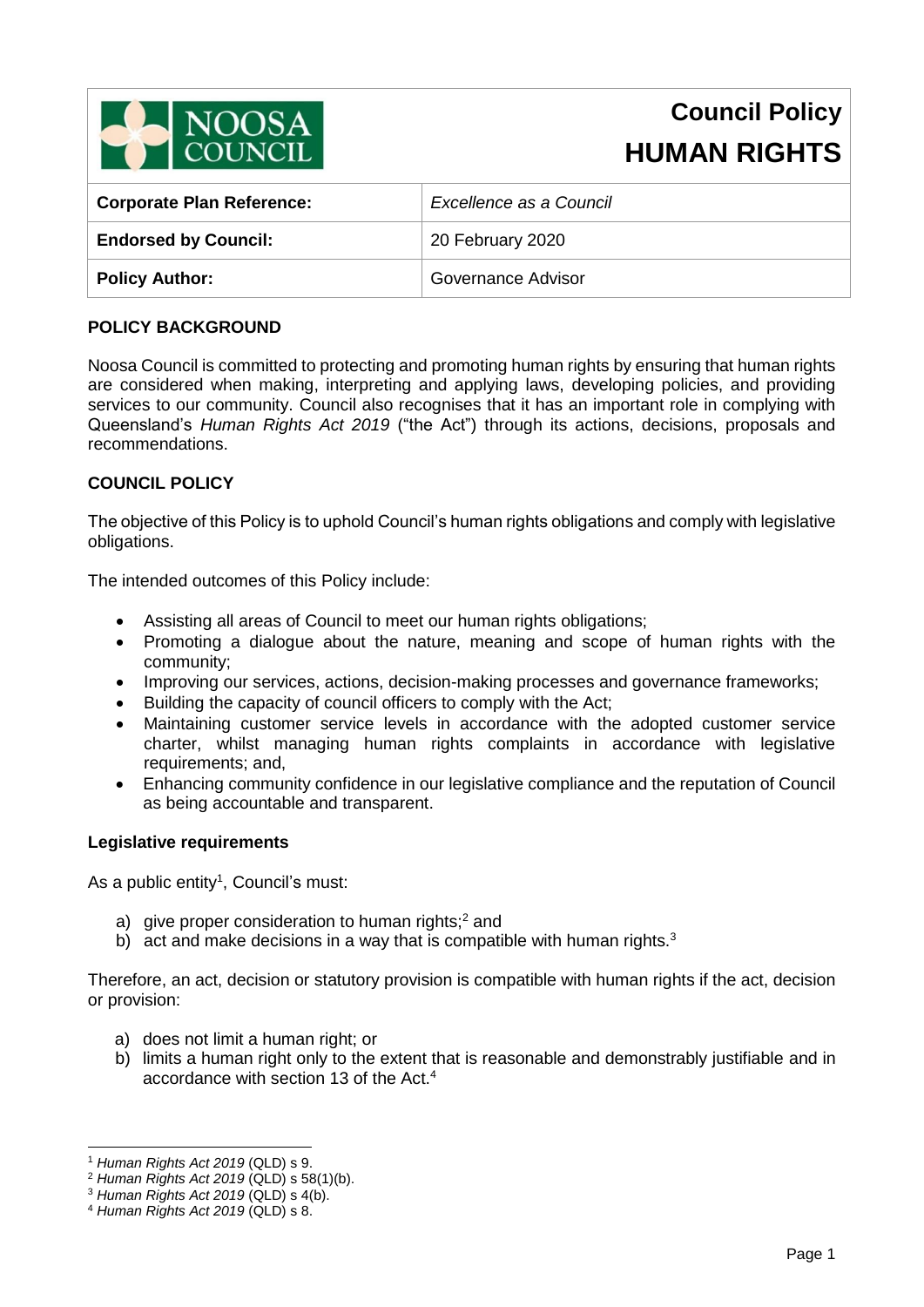# **What are "human rights"?**

Human rights apply to all individuals and are based on principles of freedom, respect, equality and dignity. Human rights recognise the inherent value of each person, regardless of background, where we live, what we look like, what we think or what we believe. In other words, human rights belong to all people by virtue of being human. Everyone is entitled to these rights, without discrimination.<sup>5</sup>

#### **Commencement of the Act**

The Act commenced on 1 July 2019. The Act requires public entities, including local government, to make decisions and act compatibly with human rights. Obligations for public entities under the Act commenced in full on 1 January 2020.

# **Objectives of the Act**

The main objects of this Act are:

- a) to protect and promote human rights;
- b) to help build a culture in Queensland's public sector that respects and promotes human rights; and
- c) to help promote a dialogue about the nature, meaning and scope of human rights. $6$

The Act is an important development in recognising the essential role human rights play in our society because it will:

- protect the rights of vulnerable Queenslanders by addressing disadvantage;
- result in development of a human rights culture across communities in Queensland;
- lead to improved law making and government policy;
- result in improved public service delivery; and,
- assist Australia to fulfil its international human rights obligations.<sup>7</sup>

# **Protected human rights**

Under section 11 of the Act, all individuals in Queensland have human rights. This means a corporation does not have human rights. $8$  As such, the Act protects 23 fundamental human rights outlined below.

*1. Your right to recognition and equality before the law*

Everyone is entitled to equal and effective protection against discrimination, and to enjoy their human rights without discrimination.

*2. Your right to life*

Every person has the right to life and to not have their life taken. The right to life includes a duty on government to take appropriate steps to protect the right to life.

*3. Your right to protection from torture and cruel, inhuman or degrading treatment*

People must not be tortured nor treated or punished in a cruel, inhuman or degrading way. This includes protection from treatment that humiliates a person.

<sup>-</sup><sup>5</sup> United Nations, *Human Rights*, available at:<https://www.un.org/en/sections/issues-depth/human-rights/>

<sup>6</sup> *Human Rights Act 2019* (QLD) s 3.

<sup>7</sup> Queensland Human Rights Commission.

<sup>8</sup> *Human Rights Act 2019* (QLD) s 11(2).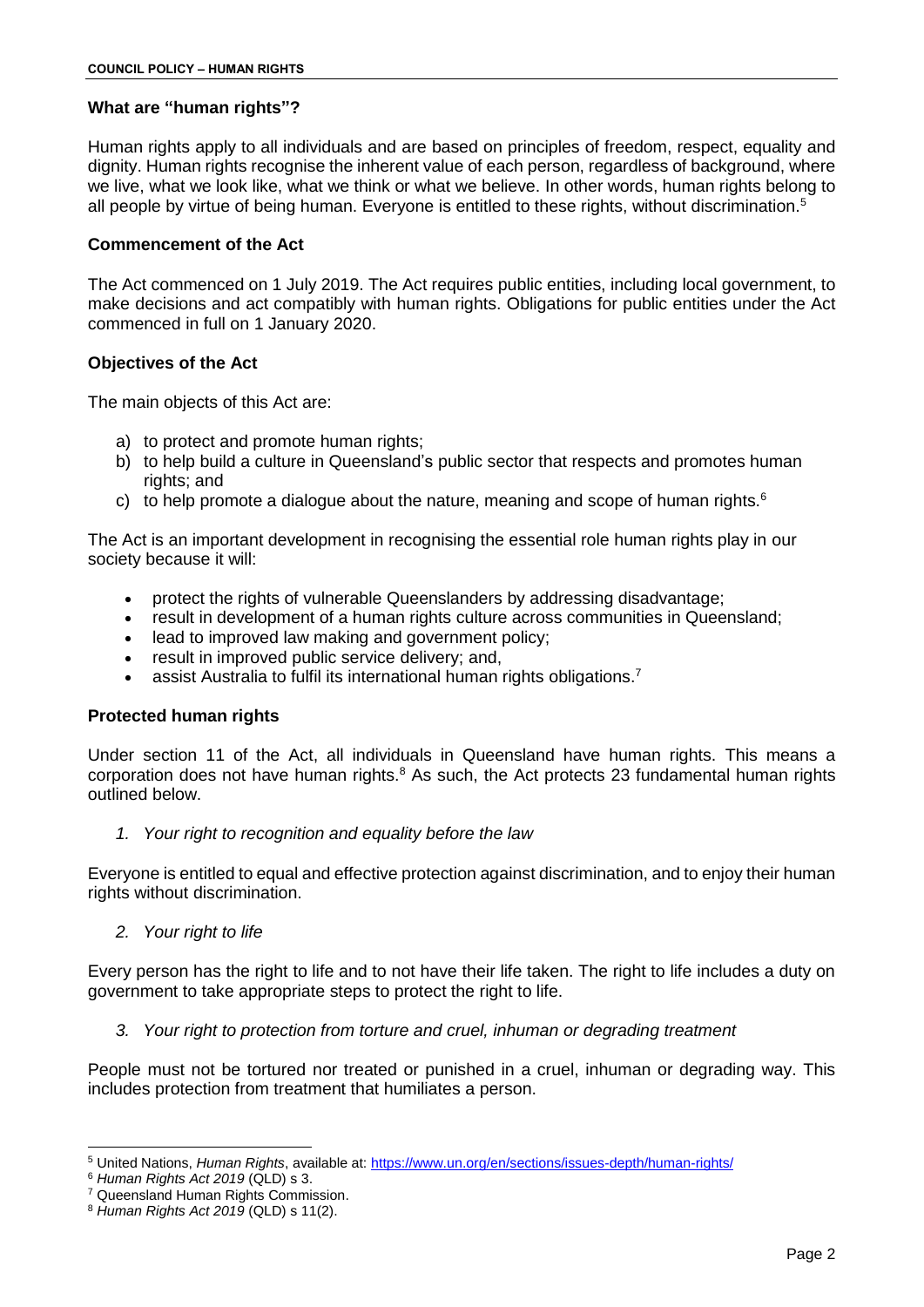# *4. Your right to freedom from forced work*

A person must not be forced to work or be made a slave. A person is a slave when someone else has complete control over them.

## *5. Your right to freedom of movement*

People can stay in or leave Queensland whenever they want to as long as they are here lawfully. They can move around freely within Queensland and choose where they live.

## *6. Your right to freedom of thought, conscience, religion and belief*

People have the freedom to think and believe what they want – for example, religion. They can do this in public or private, as part of a group or alone.

# *7. Your right to freedom of expression*

People are free to say what they think and want to say. They have the right to find, receive and share information and ideas. In general, this right may be limited to respect the rights and reputation of other people, or for the protection of public safety and order.

# *8. Your right to peaceful assembly and freedom of association*

People have the right to join groups and to meet peacefully.

*9. Your right to taking part in public life*

Every person has the right to take part in public life, such as the right to vote or run for public office.

#### *10. Property rights*

People are protected from having their property taken, unless the law says it can be taken.

#### *11. Your right to privacy and reputation*

Everyone has the right to keep their lives private. Your family, home or personal information cannot be interfered with, unless the law allows it.

#### *12. Your right to protection of families and children*

Families are entitled to protection. Children have the same rights as adults with added protection according to their best interests.

#### *13. Cultural Rights – Generally*

People can have different family, religious or cultural backgrounds. They can enjoy their culture, declare and practice their religion and use their languages.

#### *14. Cultural Rights – Aboriginal Peoples and Torres Strait Islander Peoples*

Aboriginal and Torres Strait Islander peoples in Queensland hold distinct cultural rights. They include the rights to practice their beliefs and teachings, use their languages, protect and develop their kinship ties, and maintain their relationship with the lands, seas and waterways.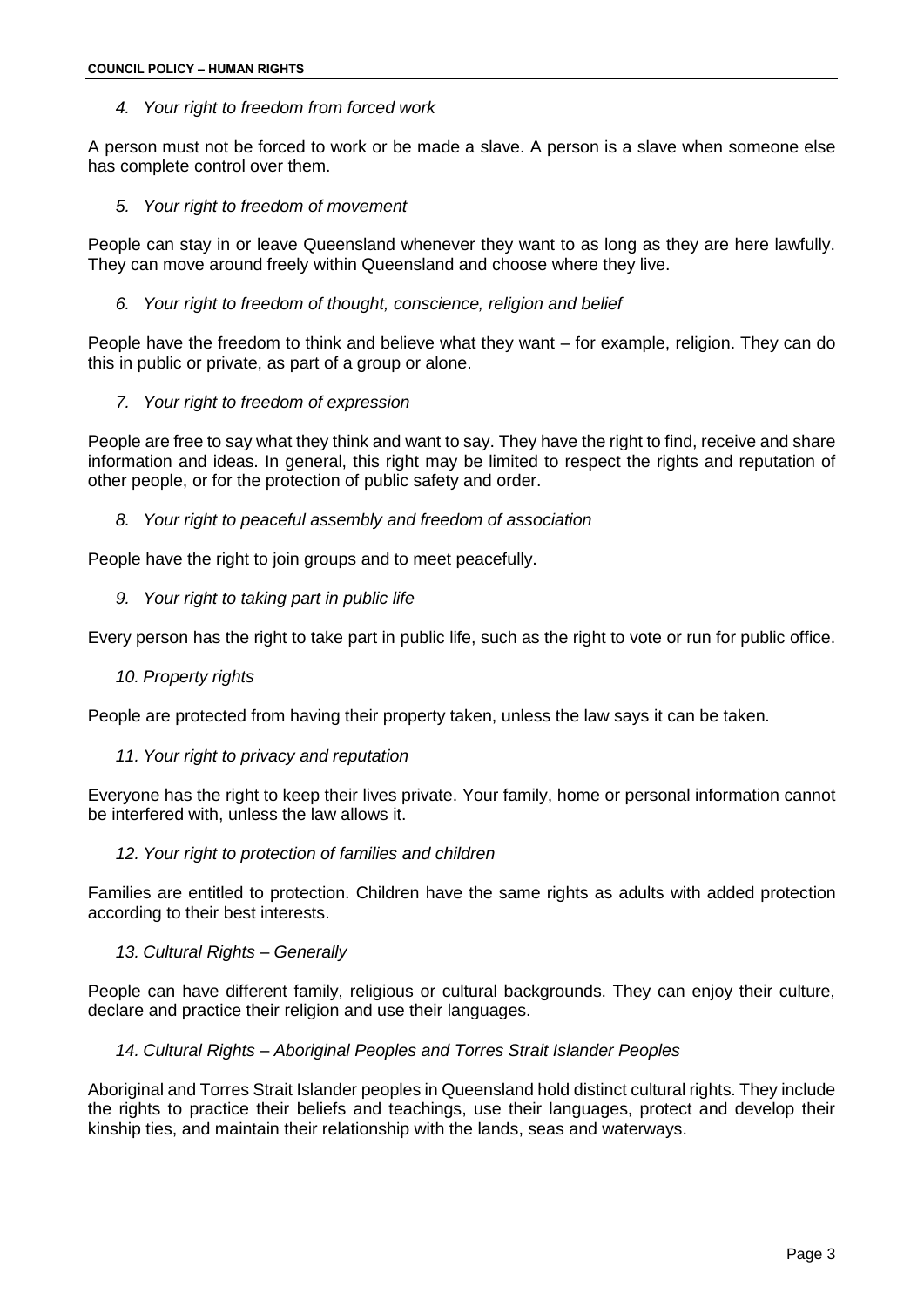# *15. Your right to liberty and security of person*

The right to liberty includes the right to not be arrested or detained except in accordance with the law. The right to security means that reasonable steps must be taken to ensure the physical safety of people who are in danger of physical harm.

# *16. Your right to humane treatment when deprived of liberty*

People have the right to be treated with humanity if they are accused of breaking the law and are detained.

# *17. Your right to a fair hearing*

A person has a right to a fair hearing. This means the right to have criminal charges or civil proceedings decided by a competent, independent and impartial court or tribunal after a fair and public hearing.

#### *18. Rights in criminal proceedings*

There are a number of minimum guarantees that you have when you have been charged with a criminal offence as outlined in section 32 of the Act.

# *19. Rights of children in the criminal process*

A child charged with committing a crime or who has been detained must not be held with adults; must be brought to trial as quickly as possible and treated in a way that is appropriate for their age.

#### *20. Right not to be tried or punished more than once*

A person will only go to court and be tried once for a crime.

#### *21. Retrospective criminal laws*

A person has the right not to be prosecuted or punished for things that were not criminal offences at the time they were committed.

#### *22. Right to education*

Every child has the right to primary and secondary schooling. Every person has the right to have access to further vocational education, based on their ability.

#### *23. Right to health services*

Everyone has the right to access health services without discrimination. This right also states that nobody can be refused emergency medical treatment.

#### **Application of the Act**

The Act creates a 'dialogue model' of specific rights that are designed to ensure that human rights are considered in the development of laws and policies; in the delivery of public services; and, in government decision-making. Essentially, the Act aims to ensure that public powers and functions are exercised in a principled way and that public power is not misused. The Act further complements a number of other pieces of legislation that are aimed at regulating the relationship between individuals and the state.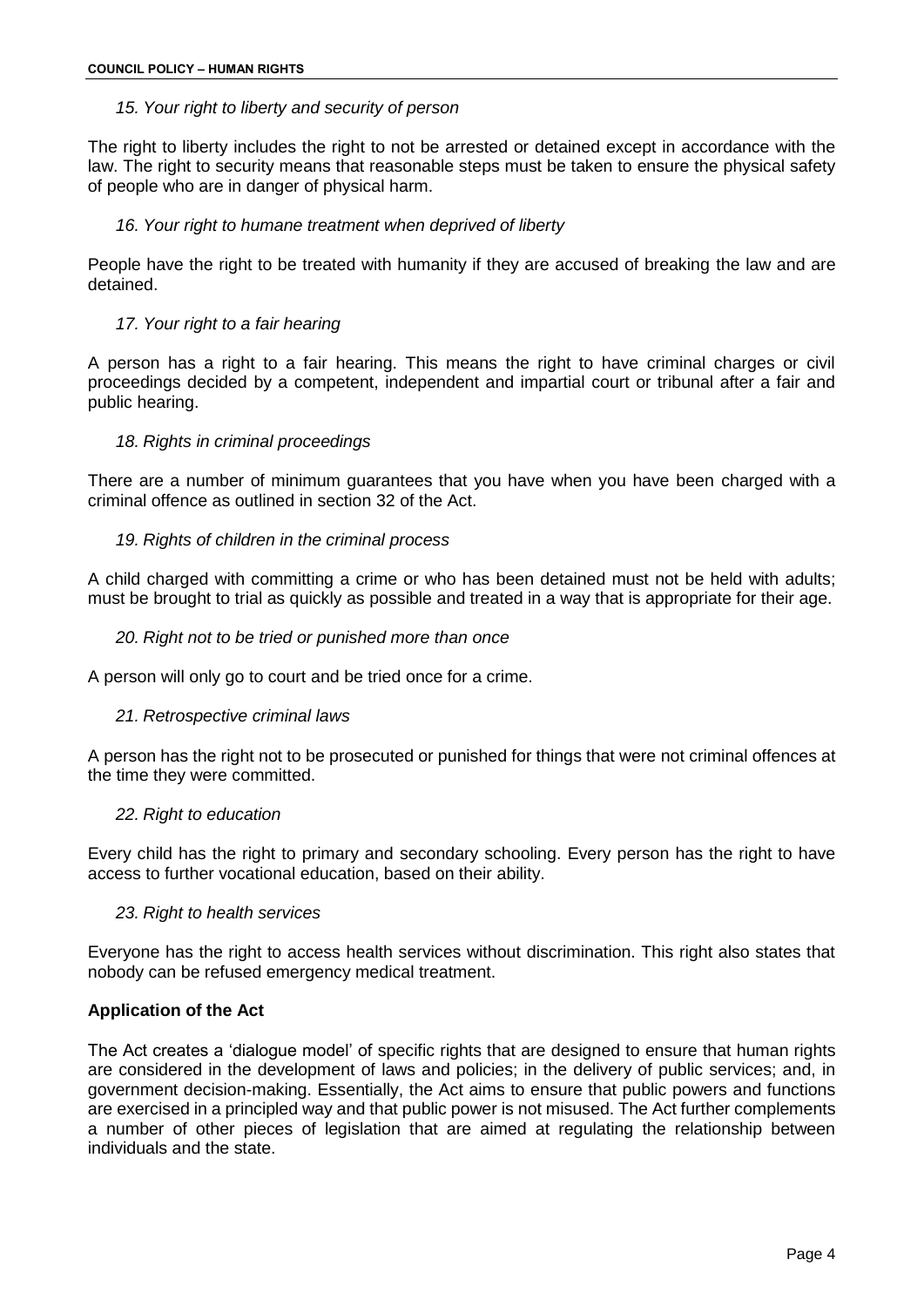Importantly, the Act cannot apply and protect an individual's human rights on a general level. In other words, the Act protects 23 specific human rights as outlined above rather than offering broad protection.

One of the key requirements of the Act is to ensure actions and decisions are compatible with human rights. Therefore, Council need to:

- act and make decisions compatibly with human rights;
- develop policy and legislation, including local laws, compatibly with human rights; and,
- interpret legislation compatibly with human rights.

Section 8 of the Act defines the term *'compatible with human rights'* and states that an act or decision will be compatible with human rights if:

- it does not limit a human right, or
- it limits a human right only to the extent that is reasonable and demonstrably justifiable, in accordance with section 13 of the Act.

This means that every act, policy or decision by a public entity must be assessed for compatibility with these rights.

Council has adopted the following approach<sup>9</sup> illustrated below to assess the compatibility of our decisions or policies with legislative requirements.



<sup>9</sup> *Based on best practice from the Queensland Human Rights Commission.*

-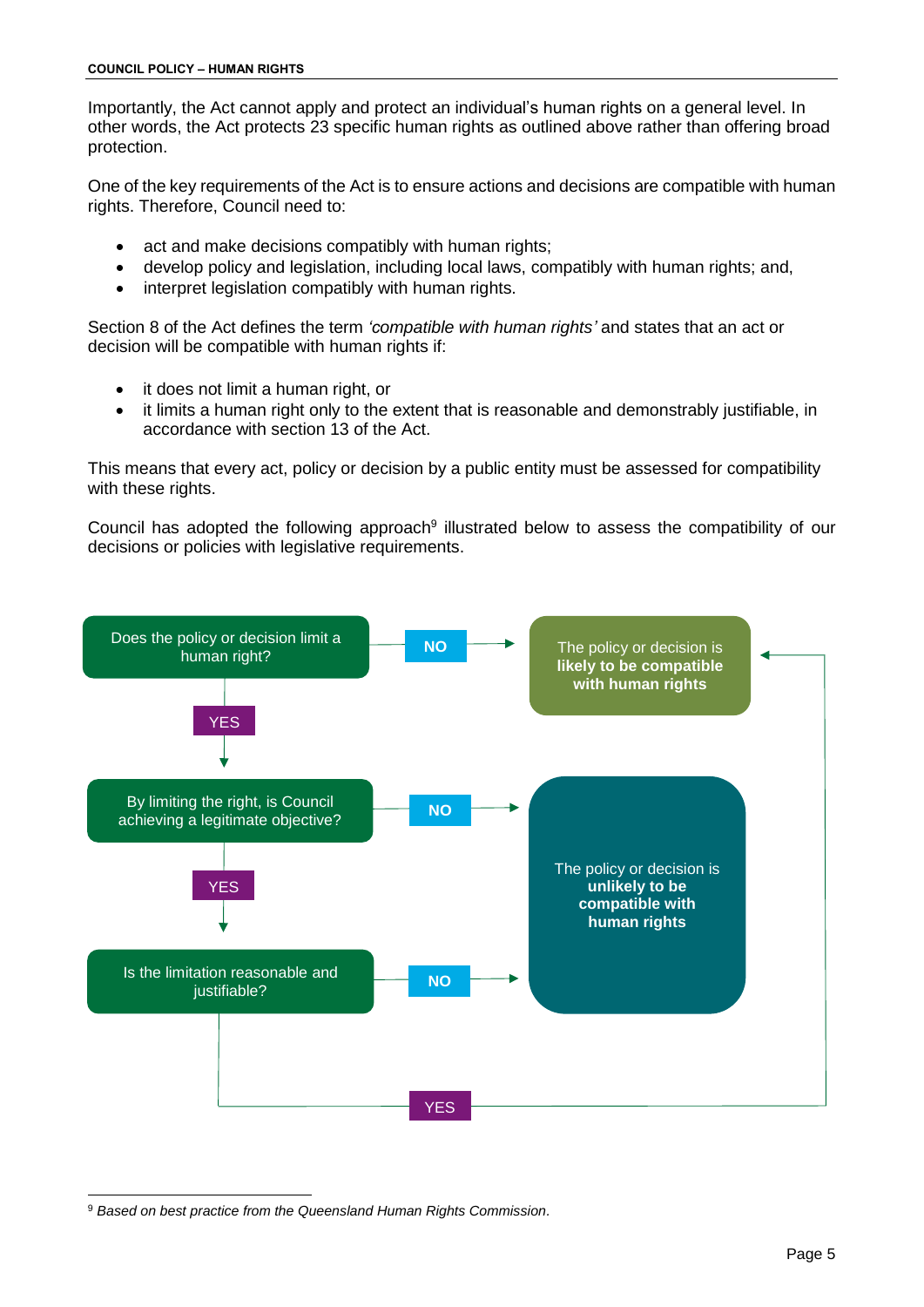# **Human Rights Complaints**

Under the Act, a person who believes a public entity has breached their human rights obligations has the right to complain and seek remedies.<sup>10</sup> There are three ways a person can make a complaint which includes:

- Internal complaints;
- Independent complaints; and,
- Raising the Act in courts and tribunals.

# *1. Internal Complaints*

An individual must first raise a complaint directly with Council. Council has 45 days to respond, after which the individual can make a formal complaint to the Queensland Human Rights Commission (QHRC) if the complaint has not been responded to or the person is not satisfied with Council's response.

In order to ensure that a complaint is handled in the most efficient manner, Council requests that complainants:

- Clearly identify the issues of complaint, or ask for help from Council staff to do this;
- Give Council all the available information in support of the complaint in an organised format and not provide any information that is intentionally misleading or knowingly wrong or vexatious;
- Cooperate with the Council's inquiries or investigations; and
- Treat staff with courtesy and respect.

A person can make a human rights complaint to Council as follows:

- via Council's online form and sent to [governance@noosa.qld.gov.au;](mailto:governance@noosa.qld.gov.au) or
- telephone or in person at our Customer Service Centre, located at 9 Pelican Street, Tewantin QLD 4565; or
- by post and addressed to:

Governance Branch, Noosa Shire Council PO Box 141 TEWANTIN QLD 4565

Council's complaint management process is outlined in **Attachment A**.

# *2. Independent complaints*

A person can also raise a complaint about human rights with the QHRC or another independent body. In order to accept complaints under the Act, the QHRC must be satisfied that:

- A complaint has first been made to the public entity alleged to have breached the Act.
- At least 45 business days have elapsed since the complaint was made to the public entity.
- The complainant has not received a response to their complaint, or has received an inadequate response.

For further details on QHRC's complaint process, please refer to: [https://www.qhrc.qld.gov.au/.](https://www.qhrc.qld.gov.au/)

<sup>-</sup><sup>10</sup> *Human Rights Act 2019* (QLD) div 2.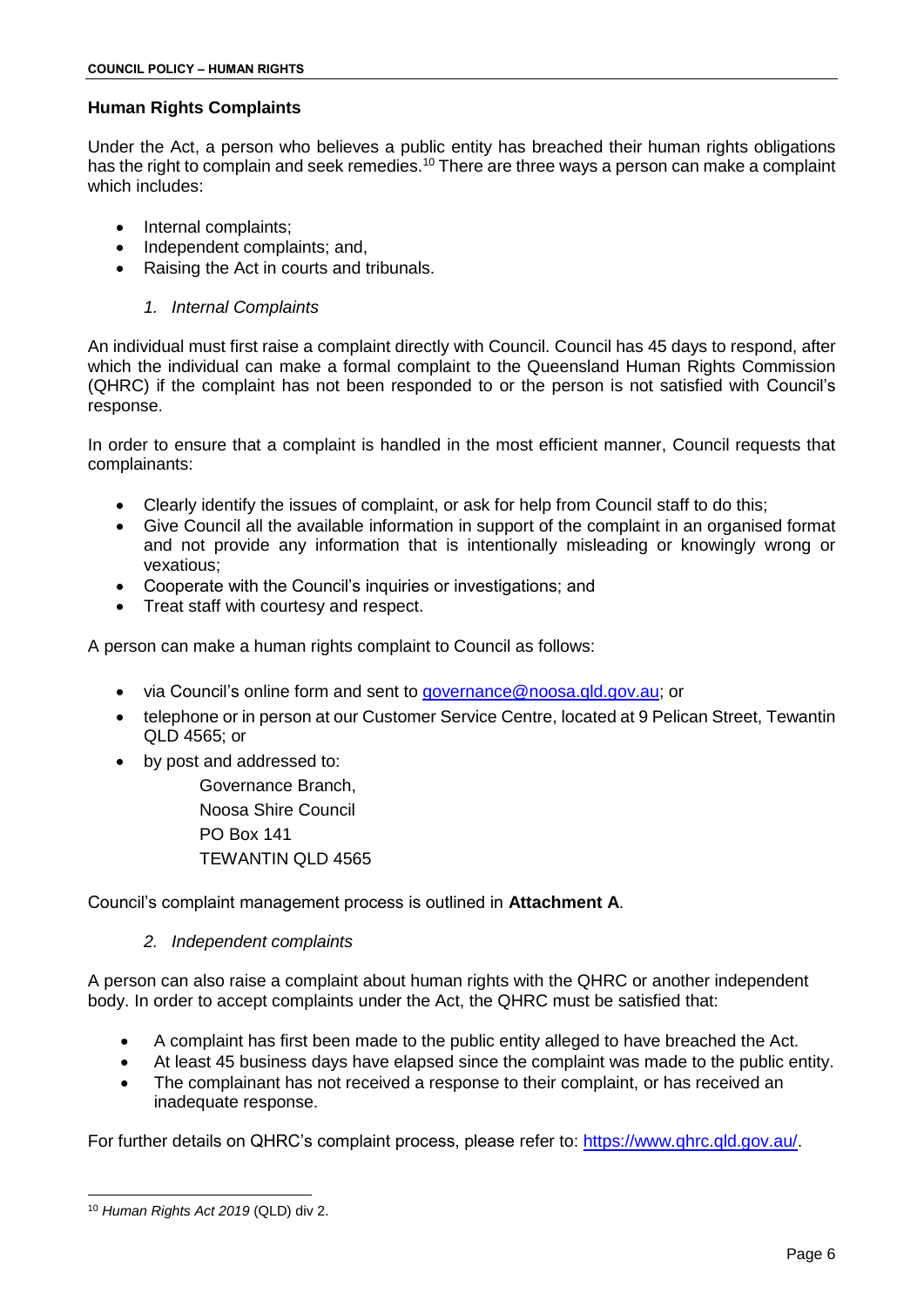*3. Raising the Act in courts and tribunals*

In some cases, the complaint can be taken to a court or tribunal. While people cannot make complaints directly to courts and tribunals for breaches of the Act, it is possible to raise breaches of the Human Rights Act in the process of a hearing based on another law.

# **Remedies**

Where there is a breach of the Act, a person cannot claim financial compensation. However, where the complaint is not resolved, the QHRC can make recommendations regarding actions required of the respondent to uphold human rights.

# **ROLES AND RESPONSIBILITIES**

# **Councillors**

A councillor who receives a human rights complaint is obliged to report the complaint to Council's Governance team in accordance with this Policy.

# **Council Officers**

All Council officers have a duty and responsibility to perform their functions on behalf of Council, including the making of decisions or undertaking actions in a professional manner and in compliance with the Act. Council officers must also assist individuals wishing to make a human rights complaint and assist with any related investigation and response.

# **Chief Executive Officer**

The Chief Executive Officer (CEO) will only get involved in complaints if the matter is exceptionally complex or requires input by the CEO.

#### **Directors**

Directors are responsible for oversight, investigation (if required) and responding to complaints with their teams, having regard to the relevant area of operation and expertise.

Directors are also responsible for the oversight of implementing improvement opportunities identified from the complaints process.

#### **Reviewing Officer**

The reviewing officer who is investigating the complaint shall do so in accordance with identified timeframes and within legislative requirements. Where a complex investigation is required, the Reviewing Officer will update the complainant on the progress of the response.

#### **Governance**

The Governance team are responsible for:

- Maintaining a Human Rights Complaints register and complaints reporting;
- Coordinating the complaints process;
- Supporting Council Officers and Reviewing Officers with assessing, investigating and responding to complainants, if required; and,
- Providing appropriate training for the organisation.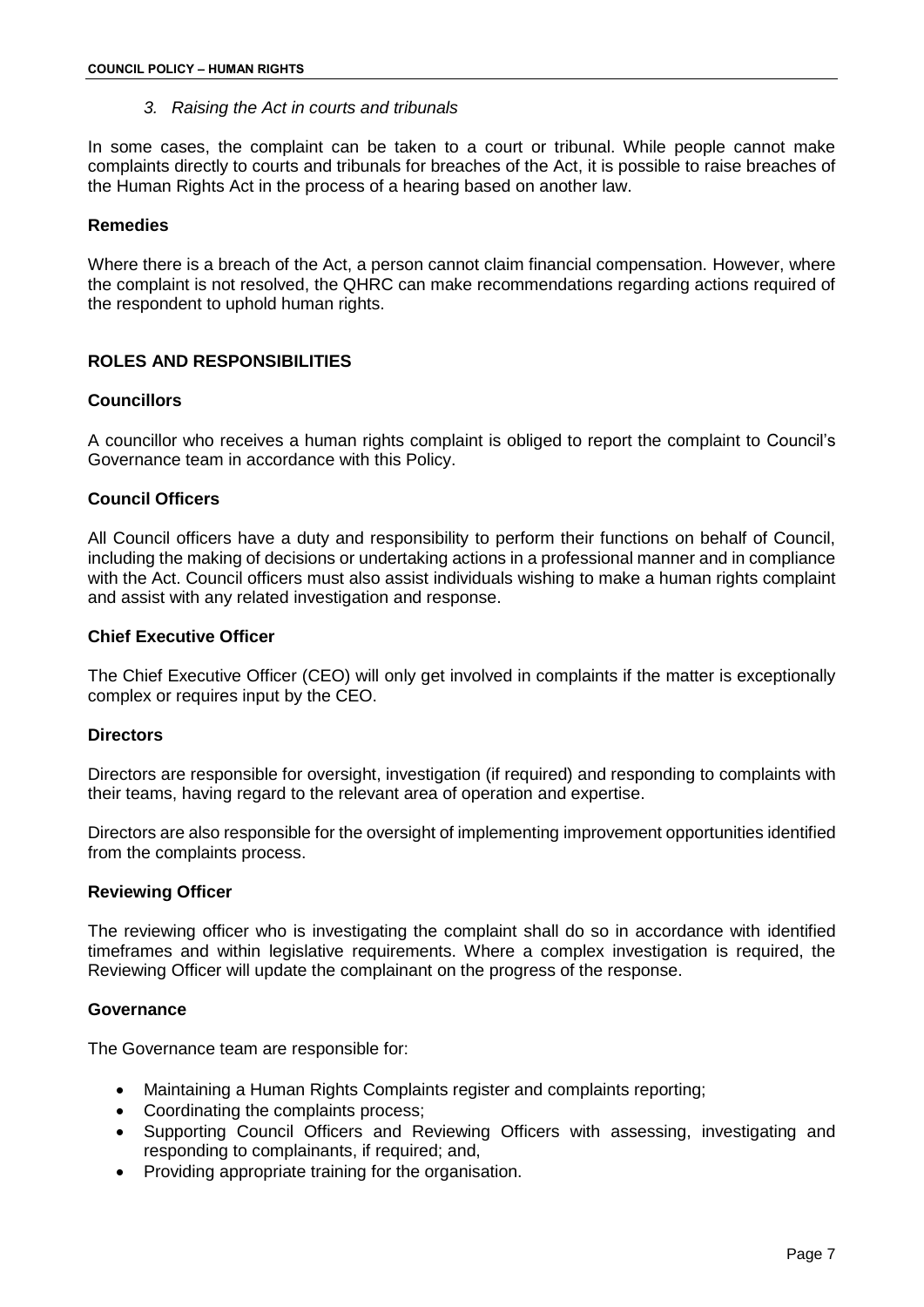# **Complainant**

Complainants are entitled to:

- A prompt acknowledgement of Council's receipt of the complaint;
- A prompt response to the complaint;
- Be kept informed of the progress and outcome of the complaints process;
- Confidentiality of personal details (where possible within the law); and,
- A thorough and objective investigation or review of a complaint.

# **RELEVANT LEGISLATION, POLICIES & DOCUMENTS**

- *Human Rights Act 2019* (QLD)
- *Local Government Act 2009* (QLD)
- *Local Government Regulation 2012* (QLD)
- Councillor Code of Conduct
- Employee Code of Conduct
- Australian Standard AS/NSZ 10002:2014 Guidelines for complaint management
- Local Government Association of Queensland, *Human Rights Act 2019 – A Guide for Local Government*, Circular, 10 December 2019
- Queensland Human Rights Commission, *Queensland's Human Rights Act 2019: A guide for public entities*

**Version control:**

| Version | Reason/Trigger | Change (Y/N) | <b>Endorsed/ Reviewed by</b> | Date       |
|---------|----------------|--------------|------------------------------|------------|
| l .O    | New Policy     |              | Council                      | 20/02/2020 |
|         |                |              |                              |            |